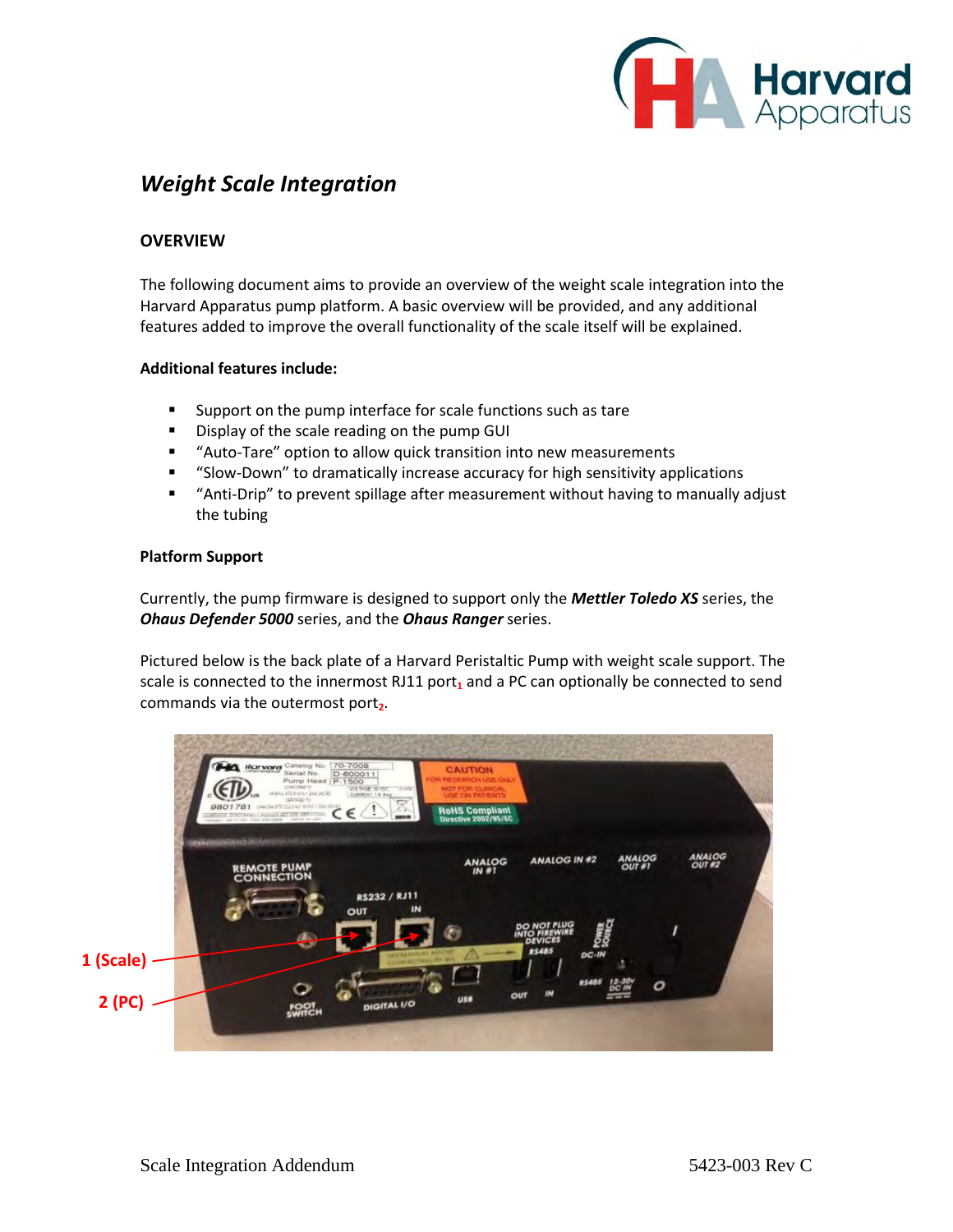

## **FEATURE EXPLANATION**

This section gives a more detailed overview of the three key additional features mentioned in the overview above.

#### **Auto-Tare**

The auto tare feature allows for the user to select to automatically tare the connected scale each time the pump is run. This feature aims to improve the user experience of those who might use the same settings to dispense multiple samples. Without having to stop and clear the scale each time, the user can accomplish their task much more quickly and easily. This feature can be easily disabled in the scale settings menu for those who prefer to manually clear the scale between runs or accumulate weight over multiple runs.

 **NOTE:** When enabled, auto-tare will occur **every** time the run button is pressed, even upon a pause.

#### **Slow-Down**

Í

The slow down functionality allows the user to more accurately dispense their solution by effectively eliminating the risk of over dispensing due to high motor rates. To do this, the user selects an additional slower taxi rate setting and an additional taxi weight less than the overall weight goal. When this taxi weight is reached, the motor will automatically adjust to the taxi rate. This allows users who require large weight targets to speed up the dispensing process without risking an increased loss of accuracy. For those users who do not need such a high level of precision, this feature can be selectively disabled in the scale settings menu.

#### **Anti-Drip**

When enabled, the anti-drip feature automatically runs the motor 90° in the reverse direction for the 416 milliseconds after the pump finishes dispensing at 10% of the maximum motor speed. This prevents any unwanted solution still in the tubing from dripping out and skewing the accuracy of the measurement. This feature will greatly improve the accuracy of highly precise applications. Like all other weight scale features, anti-drip can be selectively disabled from the scale settings menu.

#### **PUMP INTERFACE**

Regardless of the choice of scale platform, the pump-end user interface remains standardized. The following section aims to provide a basic overview of these screens along with an explanation of the different buttons and information they contain.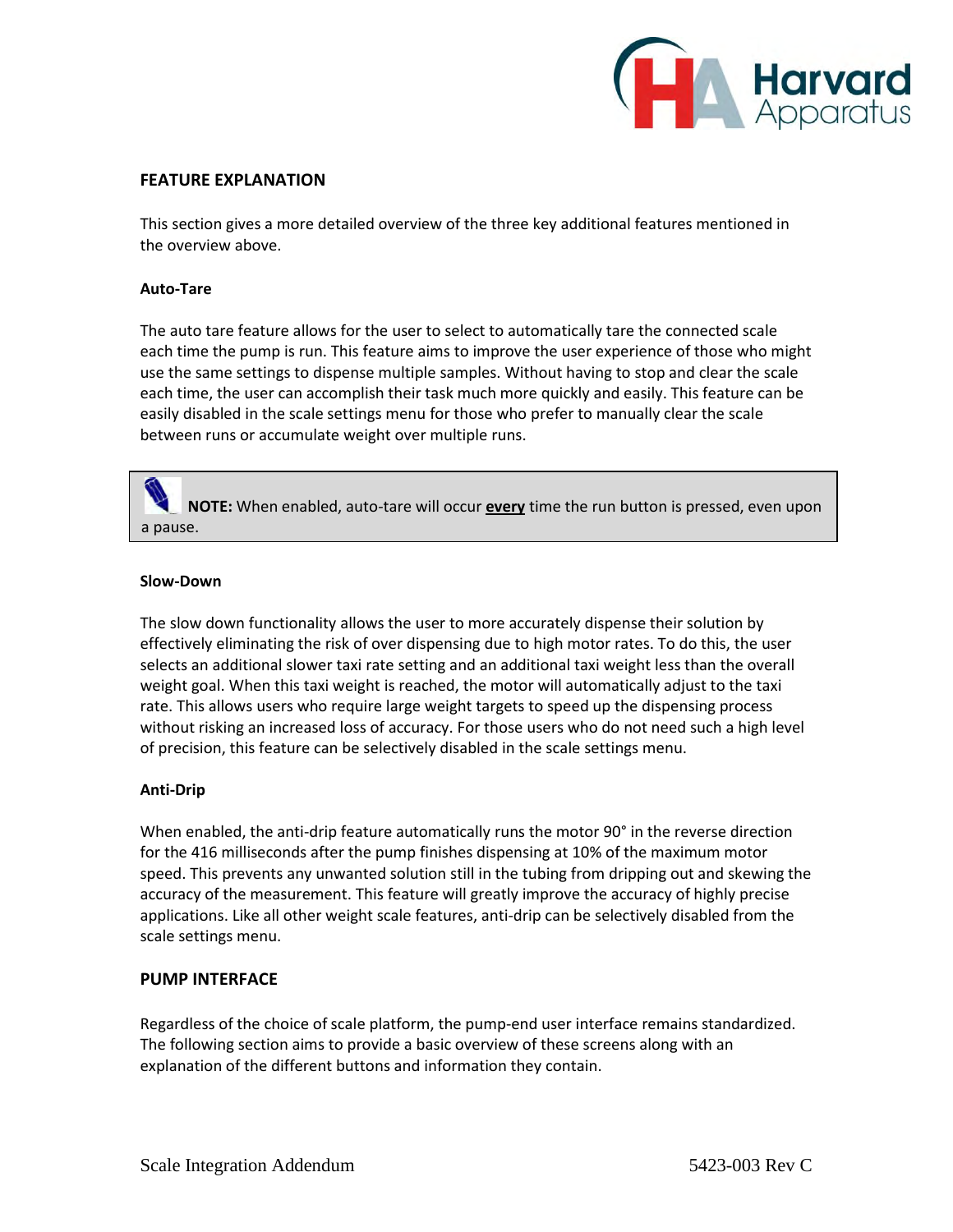

#### **Weight Scale Method Main**

This is the main screen for the weight scale method. From here, the tubing/syringe diameter<sub>1</sub>, flow rate<sub>2</sub>, and target weight<sub>3</sub> can be set. Additionally, this is where the scale settings menu<sub>4</sub> can be accessed from. When all the settings are satisfactory, the run preview button can be pressed to proceed to the run screen**5**.



#### **Weight Scale Settings Menu**

This is the screen from which the optional features such as anti-drip<sub>1</sub>, auto-tare<sub>2</sub>, and slowdown**3** are enabled. The slow-down taxi rate and weight settings are changed from this screen as well**4**.

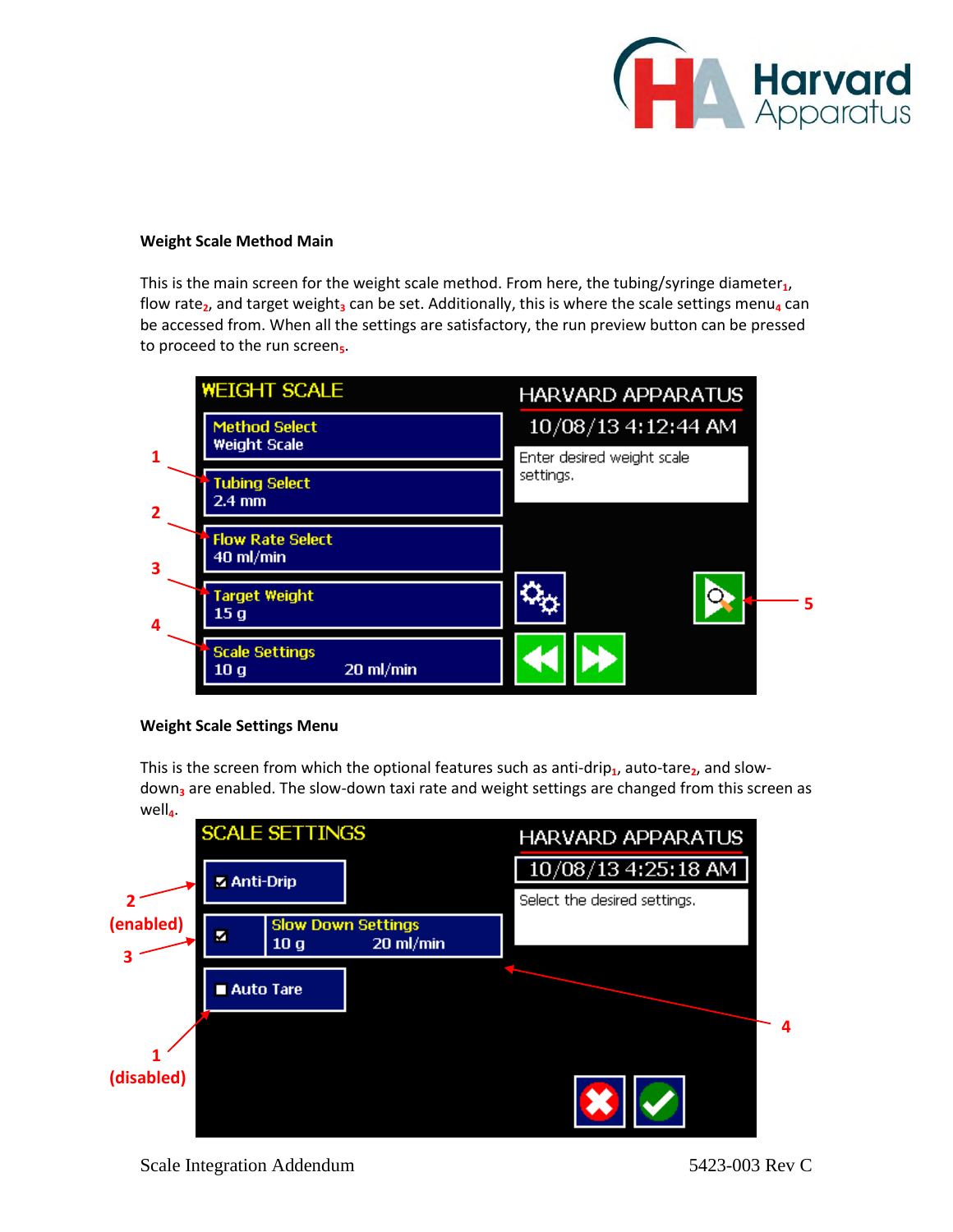

#### **Weight Scale Slow Down Settings**

On the slow down settings screen the user can enter the taxi rate/weight, and adjust the units for each using the appropriate units buttons**2**. As a shortcut, the taxi rate can be entered using the maximum and minimum buttons**3**. However, the taxi rate and the taxi weight must be lower than the flow rate and the target weight.



#### **Weight Scale Method Run**

The run screen is the screen from which the method is executed. The information about the scale and method settings<sub>1</sub> is displayed in the top left for reference. The time elapsed and current weight, are displayed as well. The scale icon<sub>3</sub> indicates the connection status of the scale, green for connected and red for disconnected. The tare button<sub>4</sub> is present on the run screen and can be used to send the tare command from the pump GUI. The motor can be started by pressing the run button<sub>5</sub> in the bottom right corner.

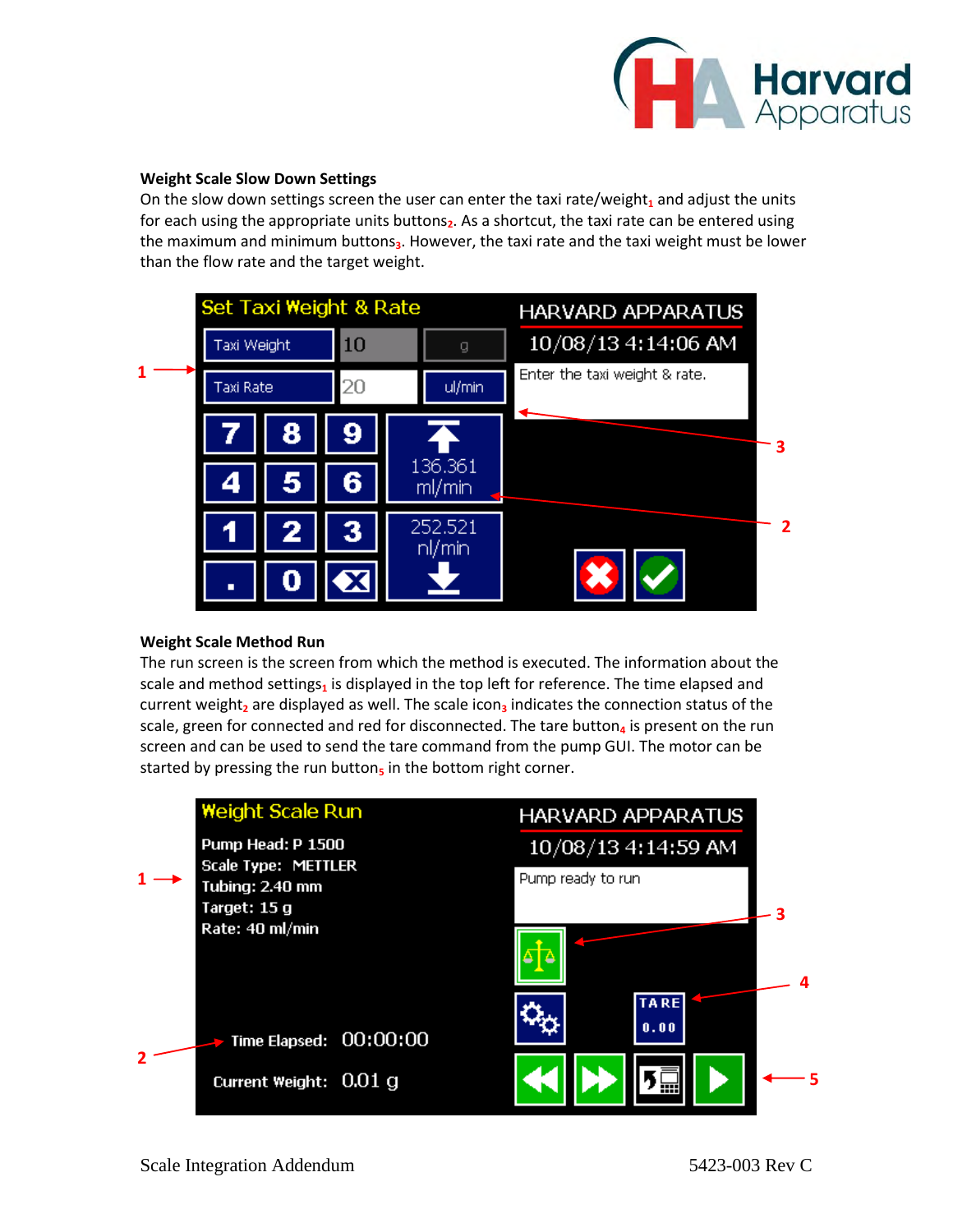

**RS232 Connection**





Ć

# **CURRENT PC COMMANDS**

This section provides a brief overview of the current weight scale commands. Each command is listed along with its function and appropriate syntax. All commands only work while within the weight scale method on the pump.

Ć **NOTE:** When in the Weight Scale Method, the pump defaults to POLL=REMOTE. See the Peristaltic Pump User Manual for additional information.

 **NOTE:** It is recommended that the user is on the "run" screen of the weight scale method. Settings should not be changed while the motor is running.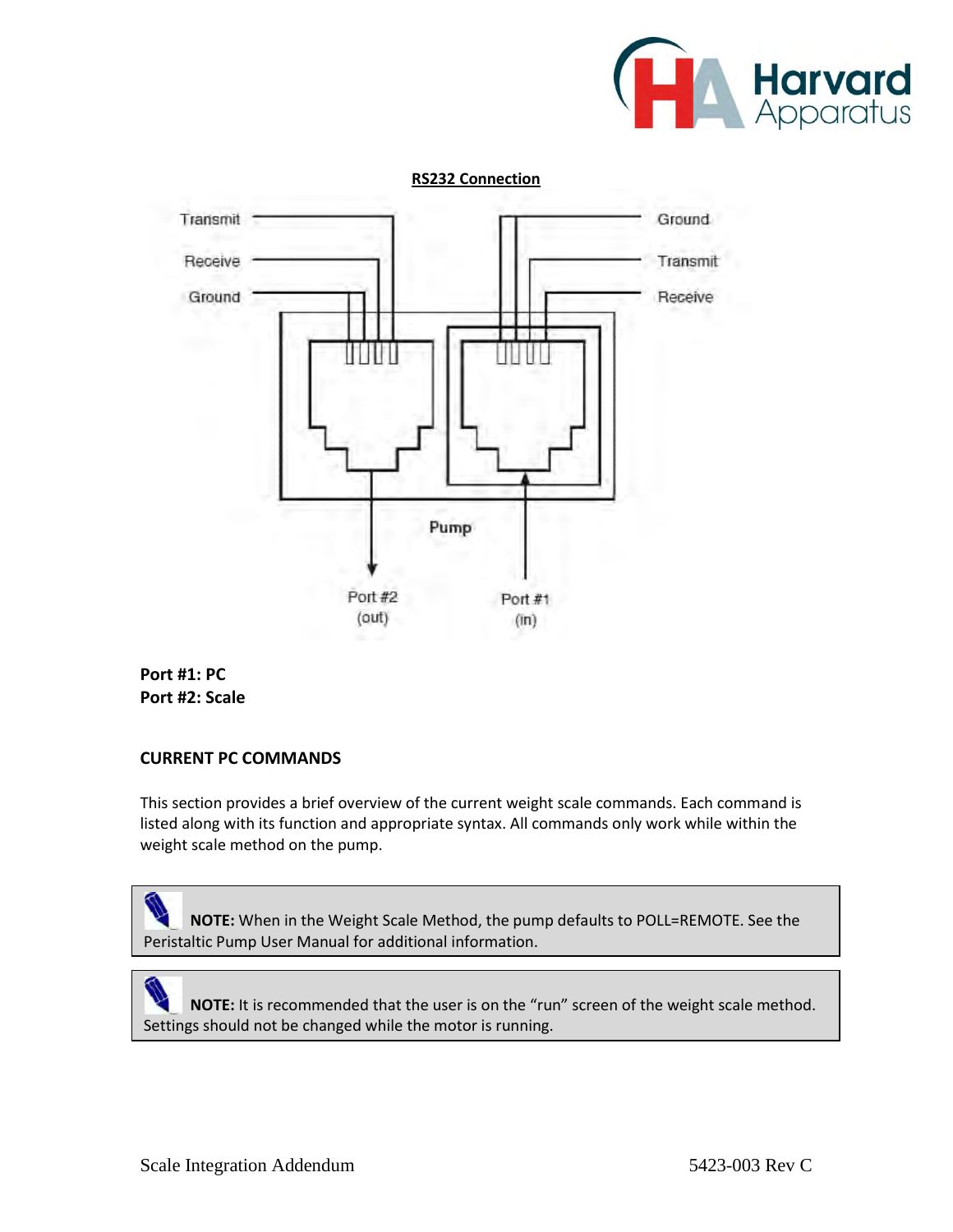

#### **Weight Scale Settings**

In order for the weight scale to communicate with the pump, the following RS232 settings must be used on the weight scale:

| <b>Baud Rate:</b> | 9600 |
|-------------------|------|
| Data Bits:        | 8    |
| Parity:           | None |
| Stop Bits:        | 1    |
| Handshaking:      | None |
|                   |      |

```
-----------------------------------------------------------------------------------------------------
```
## **Scale Type**

Sets or displays the current scale type. **Syntax:** type

------------------------------------------------------------------------------------------------------

**Rate** 

Sets the rate, passing no rate value will display the current rate

**Syntax:** srate { [float] [PL|UL|ML|L]/[US|MS|SEC|MIN|HR] }

------------------------------------------------------------------------------------------------------

## **Taxi Rate**

Sets the taxi rate, passing no rate value will display the current taxi rate

**Syntax:** trate { [float] [PL|UL|ML|L]/[US|MS|SEC|MIN|HR] }

#### **Target Weight**

Sets the target weight, passing no weight value will display the current weight target

------------------------------------------------------------------------------------------------------

```
Syntax: sweight { [float] [G|KG] }
```
------------------------------------------------------------------------------------------------------

## **Current Weight**

Queries the current weight reading of the connected scale

#### **Syntax:** cweight

------------------------------------------------------------------------------------------------------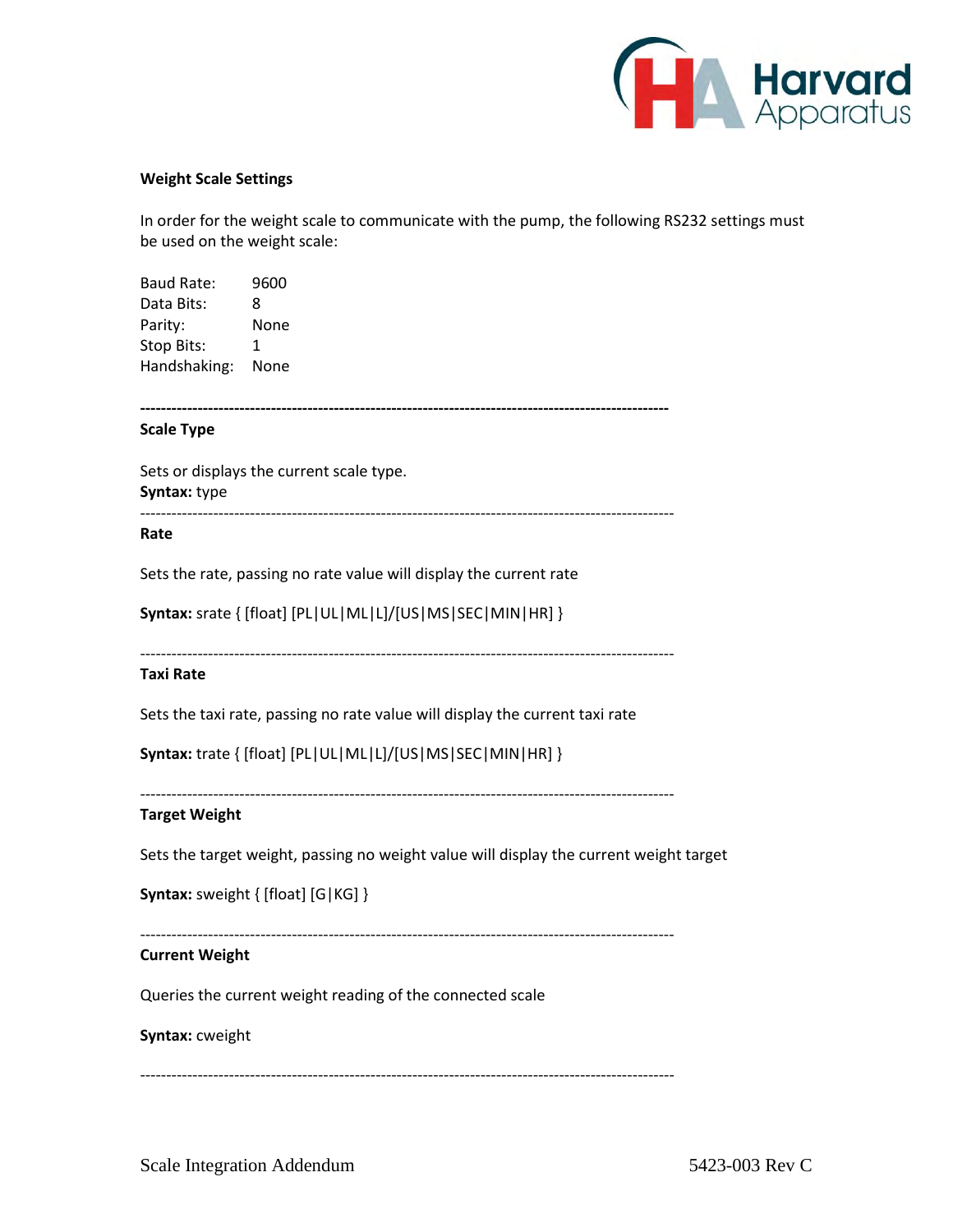

## **Taxi Weight**

Sets the taxi weight, passing no weight value will display the current taxi weight.

| <b>Syntax:</b> tweight { [float] [G KG] } |  |
|-------------------------------------------|--|
|                                           |  |

#### **AutoTare**

Turns the auto-tare feature on or off. Passing no setting will display the current setting.

**Syntax:** atare {on|off}

------------------------------------------------------------------------------------------------------

#### **AntiDrip**

Turns the anti-drip feature on or off. Passing no setting will display the current setting.

**Syntax:** drip {on|off}

#### **Slow down**

Turns the slow down feature on or off. Passing no setting will display the current setting.

------------------------------------------------------------------------------------------------------

**Syntax:** slow {on|off}

------------------------------------------------------------------------------------------------------

# **Zero**

Sends the zero command to the connected scale

#### **Syntax:** zero

------------------------------------------------------------------------------------------------------

## **Tare**

Sends the tare command to the connected scale

#### **Syntax:** tare

------------------------------------------------------------------------------------------------------

#### **Run**

Starts the weight scale method

#### **Syntax:** srun

------------------------------------------------------------------------------------------------------